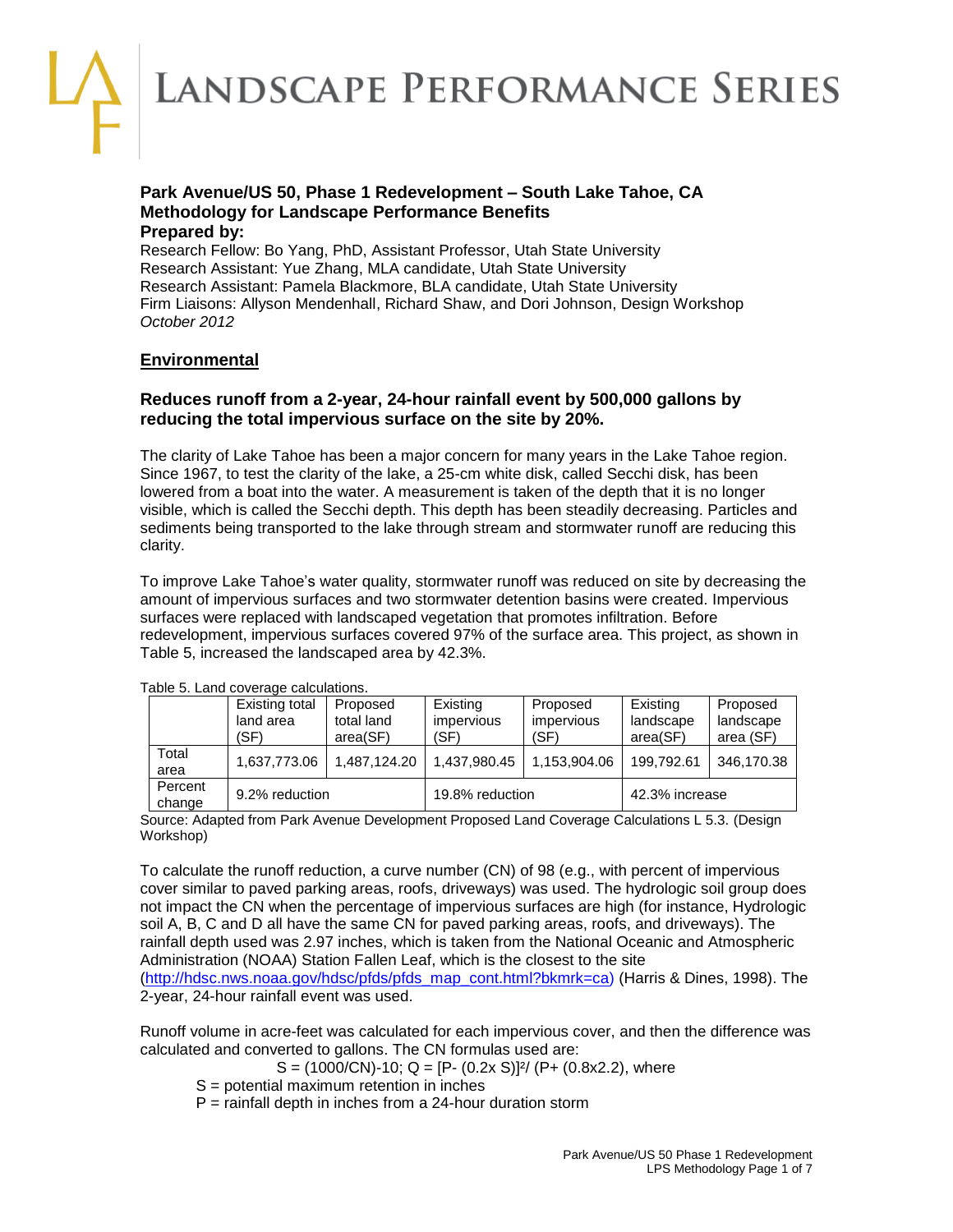$Q =$  depth of direct runoff in inches.

Total existing runoff: 7.4 acre-feet; New runoff after redevelopment: 5.85 acre-feet Runoff reduction:  $7.4 - 5.85 = 1.55$  acre-feet  $*$  325 851 gallons/acre-ft = 505,000 gallons

### **Social**

# **Reduced the peak month Average Daily Traffic (ADT) and annual ADT on Park Avenue by 24% and 23%, respectively, between 2001 and 2009.**

Traffic volumes in South Lake Tahoe vary with the season. Generally, the traffic is highest during the mid-summer periods (July and August). Winter traffic levels tend to be lower than summer traffic levels. California Department of Transportation (Caltrans) data show that the highest peakmonth Average Daily Traffic (ADT) volumes in South Lake Tahoe were found in the Park Avenue and US 50 intersection. Park Avenue is the busiest roadway in South Lake Tahoe. It serves residential traffic as well as recreational traffic associated with the various hotel and retail uses located in the Stateline area. It also connects US 50 with the Lakeside Marina and commercial centers.

The design team, expanding on the community's desire for a gondola to the Heavenly Ski Resort, proposed a Consolidated Transportation System (CTS) that unified public and private transit in South Lake Tahoe. The transit center is located near the base of the gondola, promoting pedestrian movement and allowing users to eliminate use of personal automobiles. The construction of this project started in 2001 and was completed in 2003. A comparison of historical Caltrans data on Park Avenue for the period from 2000 to 2009 is shown in Table 2. As illustrated in this table, significant traffic volume decreases for both peak month ADTs and annual ADTs were observed after construction. During 2001 to 2009, the peak month ADT on Park Avenue decreased from 50,000 to 38,000, which is a 24% reduction from 2001. The annual ADT decreased from 41,000 to 31,500, which is a 23% reduction from 2001, making the average annual change 2.9%.

|                      | 2009   | 2008   | 2007   | 2006   | 2005   | 2004   | 2003   | 2002   | 2001   | 2000   |
|----------------------|--------|--------|--------|--------|--------|--------|--------|--------|--------|--------|
| Peak<br>Month<br>ADT | 38,000 | 41.000 | 43,000 | 43,000 | 43,500 | 45,000 | 46,000 | 50,000 | 50.000 | 50,000 |
| Annual<br>ADT        | 31.500 | 33,000 | 35,000 | 35,500 | 36,000 | 37,500 | 37,500 | 41.000 | 41.000 | 41.000 |

Table 2. Traffic Volumes on Park Avenue from 2000 to 2009.

Source: California Department of Transportation [\(http://traffic-counts.dot.ca.gov/\)](http://traffic-counts.dot.ca.gov/).

The cause of the reductions is three-fold. The first is the implementation of the CTS. The second is the implementation of the Heavenly Gondola. The Gondola allows Stateline lodging guests who previously drove or rode shuttle buses to ski base areas, to instead walk a short distance to access the ski area. The last is recessionary years of 2007-2009 saw a reduction in tourism travel, declines in employment, reduced hotel occupancy, and population decreases resulting in reduced traffic volumes.

### **Increased the total visible area of the natural environment by 10%. For all views of the Carson Range that were blocked by new development, the design created new views in other areas of the project site.**

The scenic quality of the Lake Tahoe Basin was recognized as one of the most important assets of the region. Thus it was essential that the redevelopment did not block additional views to the surrounding landscapes. The project needed to meet "No net loss in views of the scenic resource (i.e. mountain and ridgeline)." Some views of the Carson Range were blocked by new buildings in the redevelopment plan. However, new views were opened up with the removal of the existing buildings on-site. With the replacement of all buildings except one along the east side of US 50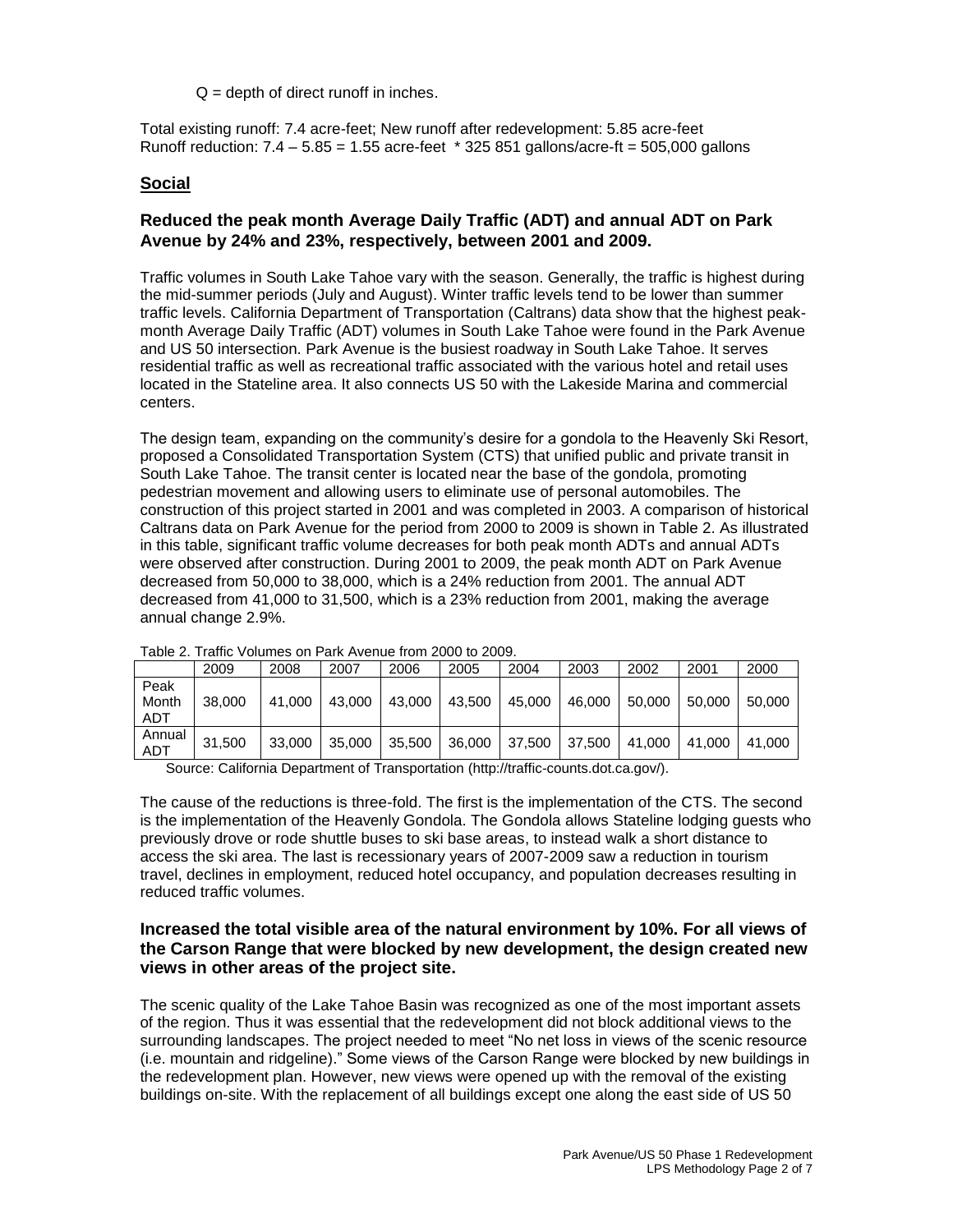between the Embassy Suites Hotel and Park Avenue, this project changed the views significantly. For all visible areas of the Carson Range lost because of this project, the designers had to ensure views to the Carson Range in other areas of the project site. Even with the increased height of structures in the new development, the designers were able to increase the quantity of visible area of the natural landscape. The process they followed, which was approved by the Environmental Impact Statement (EIS) consultant and Tahoe Regional Planning Agency (TRPA), is as follows:

The project team created a set of 26 three-dimensional computer-assisted design and drafting (CADD) simulations of the proposed design from specific viewpoints. These simulations were converted into line drawings, transferred onto transparency sheets and overlaid onto photographs of existing conditions taken from the same viewpoints. Then, using a planimeter, they measured the visible natural landscape area under the existing conditions and the proposed conditions. The net gain or loss was the difference between the measured existing visible areas and the potential visible areas of the natural landscape. To ensure accuracy, both areas were measured twice, and then averaged. The following table lists the averages.

As shown in Table 6, a net gain between Embassy Suites Hotel and Park Avenue is achieved in the project. A total area of 1,644 cm<sup>2</sup> is visible in the study area after the project was installed. The increased visible gain area is 9% or 145cm<sup>2</sup>.

| Image                   | Before (cm <sup>2</sup> ) | After (cm <sup>2</sup> ) | Net gain  |
|-------------------------|---------------------------|--------------------------|-----------|
| 1                       | 64.75                     | 143.00                   | 78.25     |
| $\overline{\mathbf{c}}$ | 77.35                     | 25.95                    | $-51.40$  |
| 3                       | 71.65                     | 48.45                    | $-23.20$  |
| $\overline{\mathbf{4}}$ | 70.25                     | 37.95                    | $-32.30$  |
| 5                       | 12.00                     | 106.40                   | 94.40     |
| $\,6$                   | 0.00                      | 127.25                   | 127.25    |
| $\overline{7}$          | 19.05                     | 77.75                    | 58.70     |
| 8                       | 35.25                     | 36.45                    | 1.20      |
| $9$                     | 35.25                     | 91.65                    | 56.40     |
| 10                      | 18.80                     | 51.50                    | 32.70     |
| 11                      | 67.05                     | 74.05                    | 7.00      |
| 12                      | 75.30                     | 47.10                    | $-28.20$  |
| 13                      | 75.85                     | 2.85                     | $-73.00$  |
| 14                      | 81.85                     | 4.45                     | $-77.40$  |
| 15                      | 41.00                     | 2.35                     | $-38.65$  |
| 16                      | 10.80                     | 0.48                     | $-10.32$  |
| 17                      | 24.00                     | 11.60                    | $-12.40$  |
| 18                      | 21.05                     | 4.70                     | $-16.35$  |
| 19                      | 168.30                    | 15.50                    | $-152.80$ |
| 20                      | 78.85                     | 44.35                    | $-34.50$  |
| 21                      | 88.65                     | 39.65                    | $-49.00$  |
| 22                      | 88.65                     | 49.80                    | $-38.85$  |
| 23                      | 60.95                     | 198.30                   | 137.35    |
| 24                      | 46.20                     | 197.05                   | 150.85    |
| 25                      | 152.00                    | 181.35                   | 29.35     |
| 26                      |                           | 23.85                    |           |
| Total                   | 1499.25                   | 1643.78                  | 144.53    |

Table 6. Park Avenue scenic resource view gain-loss evaluation

Adapted from: Park Avenue Development Project Draft, EIR/EIS, 1996, pp.316-317, Table 6.1 and 6.2.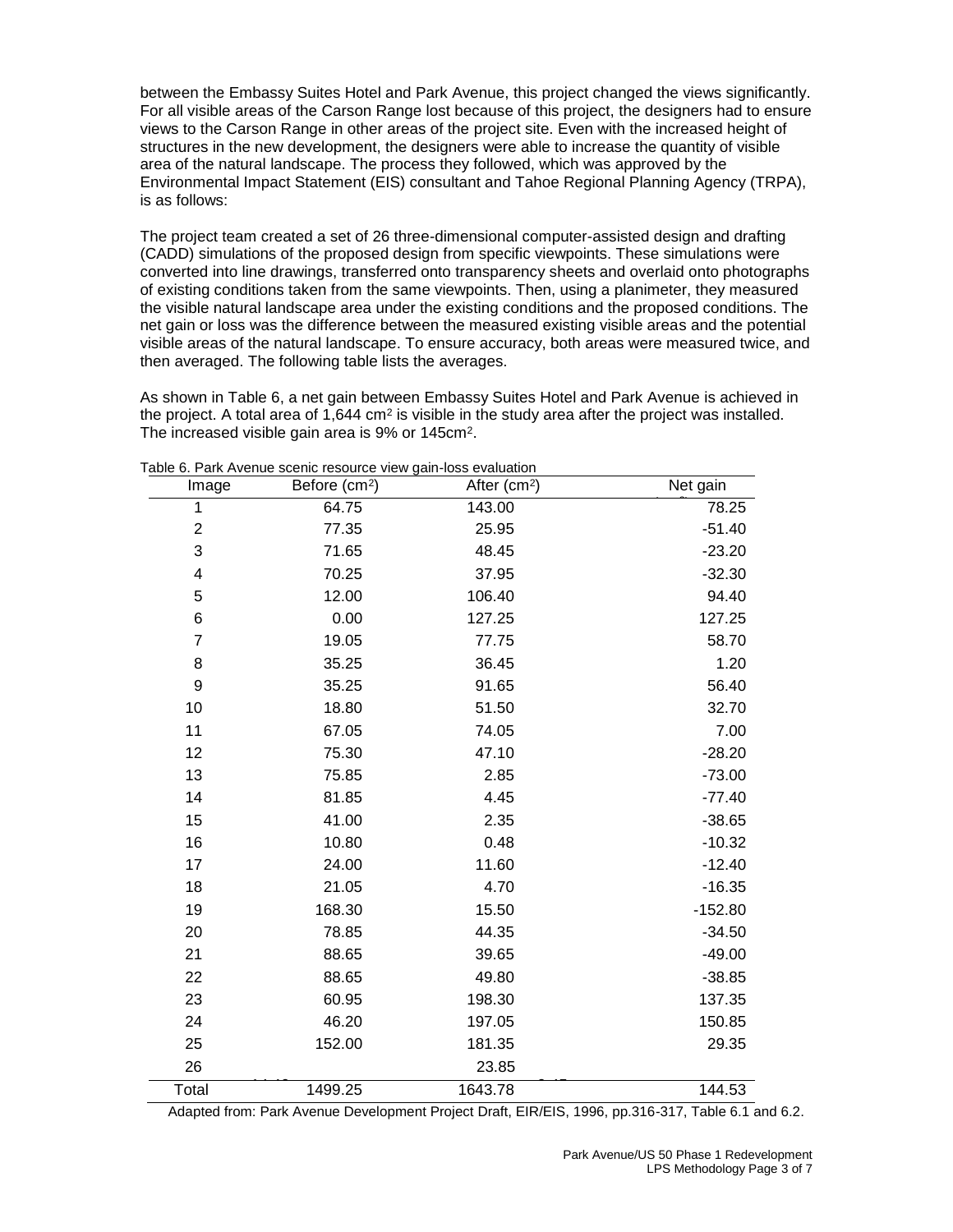Figures 3 and 4 demonstrate the simulation process used at viewpoint 1 (see Table 6) to determine whether visible area of the Carson Range would be lost or gained as a result of the redevelopment.



Figure 3. Predevelopment Conditions from Viewpoint 1. Source: Draft EIR March 4 1996, p 265.



Figure 4. Simulation of Proposed Project from Viewpoint 1. Source: Draft EIR March 4 1996, p 267.

### **Increased the scenic quality of the roadway, as measured by the Tahoe Regional Planning Agency's Travel Route Rating, which increased from 7.5 in 1996 to 14 in 2006.**

Another method used to evaluate the scenic quality of an area is the Travel Route Ratings. This system was adopted by the TRPA in 1971, is consistent with the Forest Service methods, and is an effort to rate the visual experience along a travel route for both natural and man-made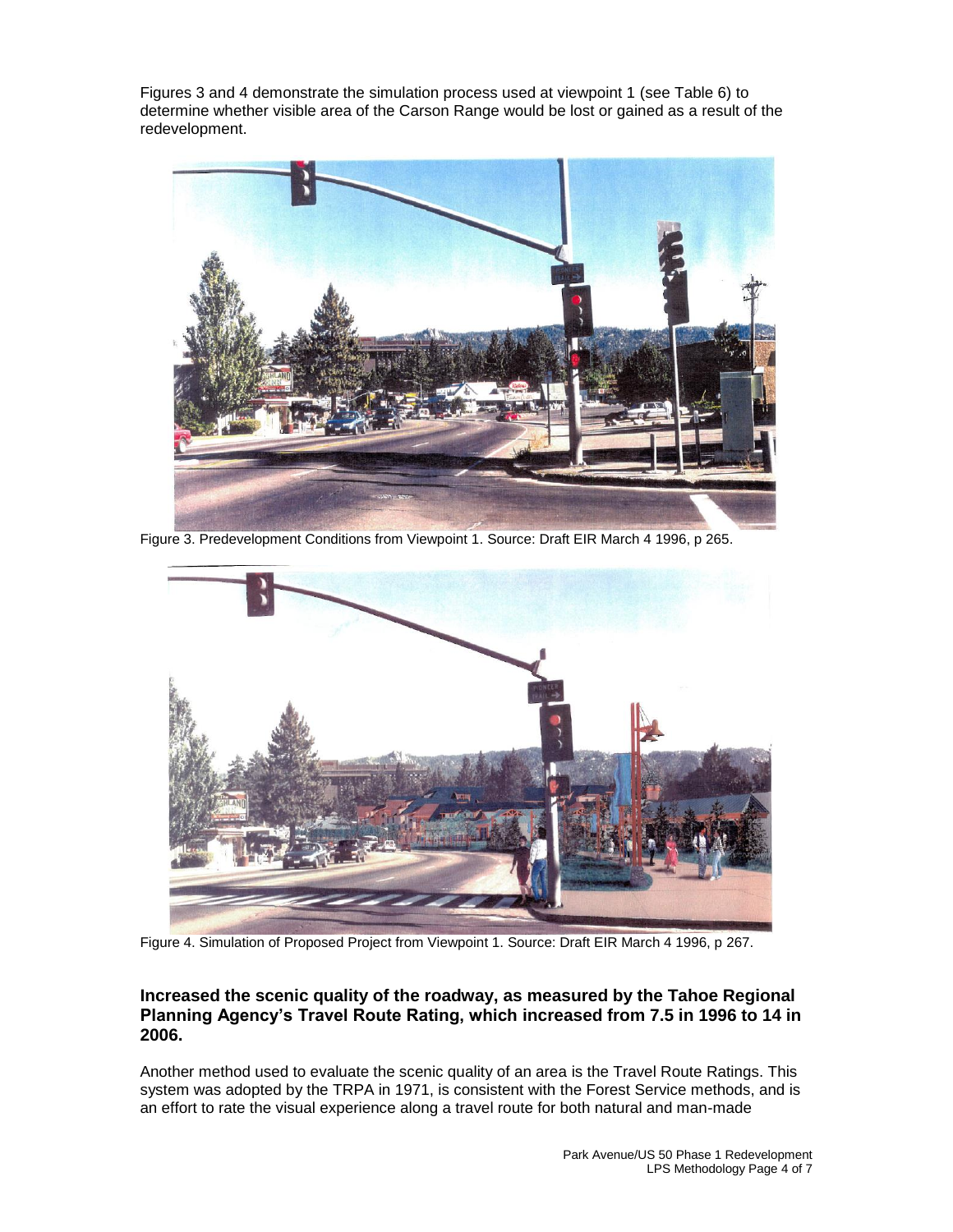components [\(http://tahoemonitoring.org/people/viewscape/351.html\)](http://tahoemonitoring.org/people/viewscape/351.html). The system identifies distinguishable landscape segments differentiated from surrounding areas because of their individual scenic traits and gives each a corresponding scenic threshold.

The scenic quality thresholds were set by the TRPA to gauge the scenic impact of future development. Each unit was evaluated and given a threshold number that represents a minimum scenic standard that all development in the unit must maintain or attain. This standard is a composite number based on six criteria: (1) man-made features along the roadway and shoreline, (2) physical distractions to drive along the roadways, (3) roadway characteristics, (4) view of the lake from the roadways, (5) general landscape views from the roadways and shoreline, and (6) variety of scenery from the roadways and shoreline. Each unit is given 1-5 points for each criteria based on how well they satisfy the criteria, with 1 representing poor scenic quality and 5 good scenic quality. This means that composite ratings for units can range from 5-30. Ratings are designated based on observation by trained scenic quality professionals.

The TRPA originally identified 46 roadway units and 33 shoreline units. Roadway units are areas visible by motorists travelling along major roads in the area. Shoreline units are landscape units seen from the lake. This Park Avenue project area falls within Roadway Unit 32 and 33. The threshold for this project was set at 15, but has been increased to 15.5. On the 30 point Roadway Unit scale, this project has its goal to achieve a minimum of 15.5 points. When the Environmental Impact Report (EIR) was being completed in 1996, the Roadway Unit had a rating of 7.5. In 2006, the unit rating reached 14 points. The TRPA has measured the composite travel route ratings since 1982. Table 7 gives the travel route rating points given for each criterion. Other factors that contribute to the increased rating are also described in this table.

|             |                                                |                             | Table 7. Travel Route Rating for Unit 33 (the Strip).                                                                                                                                                                                                                                                                                                                                                                                                                                                                                                                                       |                          |            |                           |         |
|-------------|------------------------------------------------|-----------------------------|---------------------------------------------------------------------------------------------------------------------------------------------------------------------------------------------------------------------------------------------------------------------------------------------------------------------------------------------------------------------------------------------------------------------------------------------------------------------------------------------------------------------------------------------------------------------------------------------|--------------------------|------------|---------------------------|---------|
|             | Threshold<br>Composite                         | Man-Made<br><b>Features</b> | Roadway<br><b>Distractions</b>                                                                                                                                                                                                                                                                                                                                                                                                                                                                                                                                                              | Road<br><b>Structure</b> | Lake Views | Landscape<br><b>Views</b> | Variety |
| 1982        | R                                              |                             |                                                                                                                                                                                                                                                                                                                                                                                                                                                                                                                                                                                             |                          |            |                           |         |
| 1991        |                                                |                             |                                                                                                                                                                                                                                                                                                                                                                                                                                                                                                                                                                                             |                          |            |                           |         |
| 1996        | 7.5                                            |                             |                                                                                                                                                                                                                                                                                                                                                                                                                                                                                                                                                                                             |                          |            |                           |         |
| 2001        | 11.5                                           |                             |                                                                                                                                                                                                                                                                                                                                                                                                                                                                                                                                                                                             |                          | 1.5        |                           |         |
| 2006        | 14                                             |                             |                                                                                                                                                                                                                                                                                                                                                                                                                                                                                                                                                                                             |                          | 1.5        | 2.5                       |         |
|             | permitting visual access to mountain backdrop. |                             | 1996 Comments: The site design and architectural quality of several remodeled and redeveloped uses (e.g.<br>McDonald's, Fantasy Inn), combined with the removal of several older structures and related cur cuts and signs,<br>have slightly improved the roadway distractions subcomponent.                                                                                                                                                                                                                                                                                                |                          |            |                           |         |
| attainment. |                                                |                             | 2001 Comments: Major improvements in this unit have occurred in the last five years. Improvements that increase<br>both the man-made features and roadway distractions scores include: beginning implementation of the Park Ave.<br>Project, completion of the Embassy Suites Vacation Resort and marina buildings, several hotel remodels along<br>the strip, and completion of the linear park and the drainage features with their park-like appearance. The lake<br>view near the marina is improved with better view access due to improved site design. This unit is not in threshold |                          |            |                           |         |
|             |                                                |                             | 2006 Comments: This unit continues to improve with completion of the Park Ave. project and Raley's Shopping<br>Center. Landscape views continue to improve as the native vegetation installed along wildwood has matured.                                                                                                                                                                                                                                                                                                                                                                   |                          |            |                           |         |

Source: TRPA 2006 Threshold Evaluation September 2007, Chapter 8 – Scenic Resources and Community Design Appendix 1. Available from[: http://www.tiims.org/Data-Repository/Documents/Lake-Tahoe-](http://www.tiims.org/Data-Repository/Documents/Lake-Tahoe-Basin/Science-and-Reporting/Data-Synthesis,-Reporting,-and-Management/Reporting/TRPA/2006/2006-TRPA-Threshold-Evaluation---Chapter-8-Scenic.aspx)[Basin/Science-and-Reporting/Data-Synthesis,-Reporting,-and-Management/Reporting/TRPA/2006/2006-](http://www.tiims.org/Data-Repository/Documents/Lake-Tahoe-Basin/Science-and-Reporting/Data-Synthesis,-Reporting,-and-Management/Reporting/TRPA/2006/2006-TRPA-Threshold-Evaluation---Chapter-8-Scenic.aspx) [TRPA-Threshold-Evaluation---Chapter-8-Scenic.aspx,](http://www.tiims.org/Data-Repository/Documents/Lake-Tahoe-Basin/Science-and-Reporting/Data-Synthesis,-Reporting,-and-Management/Reporting/TRPA/2006/2006-TRPA-Threshold-Evaluation---Chapter-8-Scenic.aspx) p 11.

The project site encompasses 33% of Roadway Unit 32. But the project occurs only on one side of the road. Therefore, half of the rating (half of 33% i.e.,16 %) for Unit 32, can be attributed to this project.

The description of the unit was given as "cluttered commercial with virtually no views out to the natural environment". Additional comments about elements degrading the scenic quality of Roadway Unit 32 were: "The visual problems are those typical of strip development: sign proliferation, inadequate landscaping, and the visual prominence of the automobile. The overall effect is a visually cluttered and confusing environment that fails to take advantage of the scenic value of its natural setting" (Draft Environmental Impact Report, March 4, 1996. p 263). Figure 5 below shows the progression of the Travel Route Ratings of Roadway Unit 33.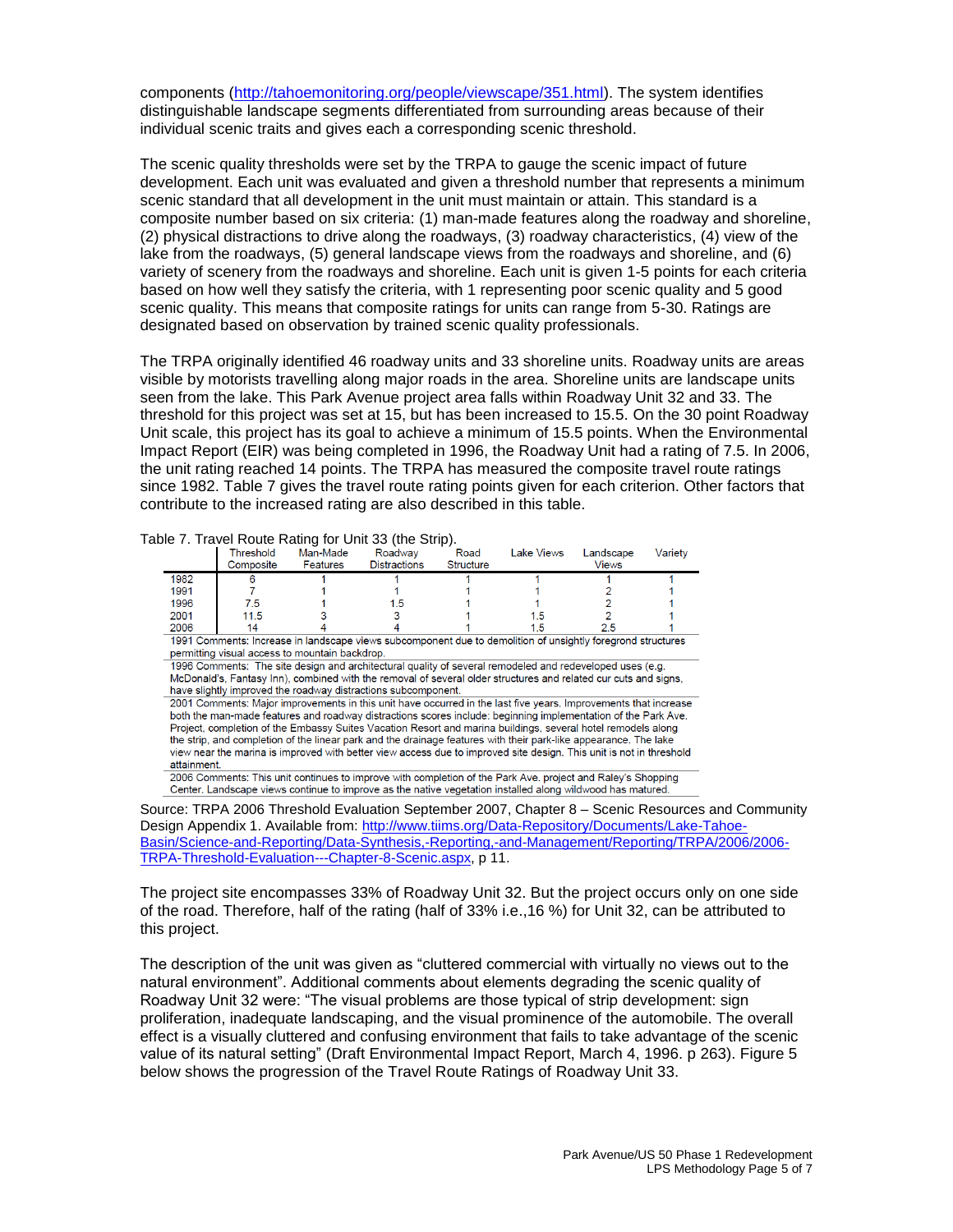

Figure 5. Observed Travel Route Ratings of Roadway Unit 33.

#### **Economic**

### **Reduces fertilizer consumption by 70% by using slow-growing turfgrass and organic fertilizer, which saves an estimated \$880 annually.**

The University of California Agriculture and Natural Resources recommend the fertilizer application rate for the traditional turfgrass as 1 lb per 1,000 square feet, 4 times a year (i.e., 4 lbs/1,000 square feet/year) [\(http://www.ipm.ucdavis.edu/TOOLS/TURF/MAINTAIN/fertamt.html\)](http://www.ipm.ucdavis.edu/TOOLS/TURF/MAINTAIN/fertamt.html). In comparison, this project uses approximately 1.3 lbs of Biosol or other organic fertilizer per 1,000 square feet/year.

The site has 5.9 acres (257,004 square feet) of dwarf turf grass (Aurora Hard Fescue, Mokelumne Fescue, or other types). Biosol costs around \$83 for a 55 lb bag from a California distributor

[\(http://www.ssseeds.com/ssseeds/display.php?key1=fertilizer&olimit=0&zid=1&lid=1&cartid=201](http://www.ssseeds.com/ssseeds/display.php?key1=fertilizer&olimit=0&zid=1&lid=1&cartid=201210166152409) [210166152409\)](http://www.ssseeds.com/ssseeds/display.php?key1=fertilizer&olimit=0&zid=1&lid=1&cartid=201210166152409). A 40 lb bag of traditional fertilizer from Lowe's costs \$54 [\(http://www.lowes.com/pd\\_90204-446-31115\\_0\\_\\_?productId=3047138\)](http://www.lowes.com/pd_90204-446-31115_0__?productId=3047138). Fertilizer cost savings is calculated below.

Traditional turfgrass fertilizer cost: 4 lbs/1,000 sq. ft/yr  $\times$  (257,004/1,000) = 1,028 lbs  $$54/40 = $1.35/lb; $1.35/lb \times 1,028 lbs = $1,387/yr$ 

Dwarf turfgrass with Biosol fertilizer cost: 1.3 lb/1,000sq. ft/year $\times$ (257,004/1,000) = 334 lbs  $$83/55$ lb = \$1.51/lb; \$1.51/lb×334 lbs = \$504/yr

Fertilizer consumption reduction:  $(1,028$  lbs  $-334$  lbs $)/1,028$  lbs = 68%

Annual fertilizer cost savings:  $$1,387 - $504 = $883$